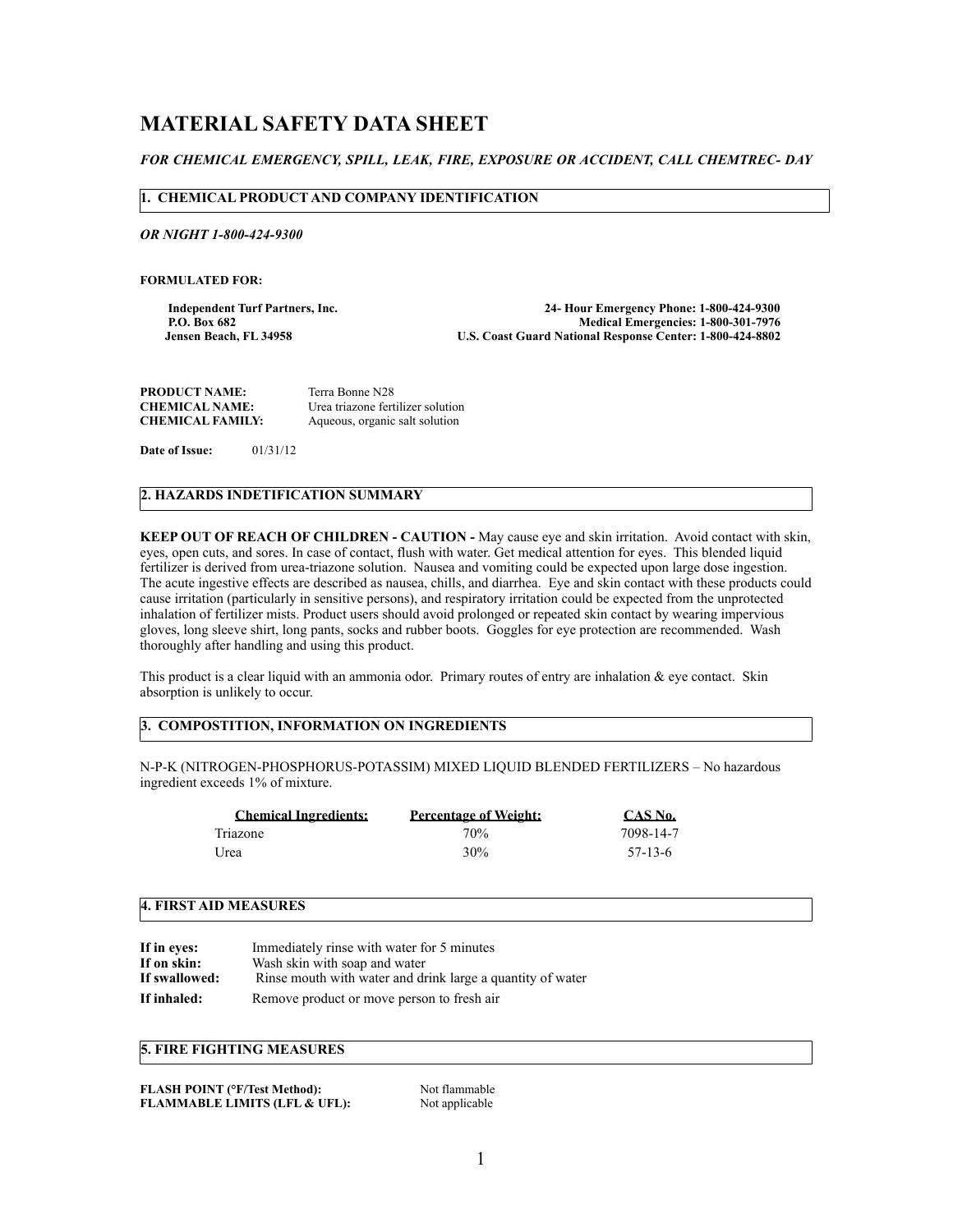Heating to dryness may cause the release of ammonia and carbon dioxoide. Ammonia may form flammable mixtures with air.

**SPECIAL FIRE FIGHTING PROCEDURES:** 

#### **6. ACCIDENTAL RELEASE MEASURES**

#### **STEPS TO BE TAKEN IF MATERIAL IS RELEASED OR SPILLED:**

Stop leak, contain spill and absorb with soil or natural absorbents. Sweep up waste and place in container for disposal. Wash down area. Uncontaminated spilled material may be reused.

#### **7. HANDLING AND STORAGE**

**HANDLING:** Avoid eye contact and prolonged skin contact. Respiratory protection is normally not required. Sealed containers may develop pressure, open with caution. Wash hands thoroughly after handling the product. **STORAGE:** Store in the original labeled container in a cool place away from direct sunlight. Keep separate

from food and feed products and out of reach of children and animals. Avoid storage at temperatures of 110F or higher. Corrosive to steel, aluminum, brass. Use with stainless steel or PVC fittings. Product may stain unfinished wood, painted surfaces, or concrete.

# **8. EXPOSURE CONTROLS / PERSONAL PROTECTION**

**ENGINEERING CONTROLS:** Not normally required.<br> **RESPIRATORY PROTECTION:** Not normally required. **RESPIRATORY PROTECTION: PERSONAL PROTECTIVE EQUIPMENT:** Chemical goggles or shielded safety glasses and rubber or neoprene gloves.

#### **9. PHYSICAL AND CHEMICAL PROPERTIES**

**APPEARANCE AND ODOR:** Clear liquid with ammonia smell<br>**SOLUBILITY:** Completely **SOLUBILITY:** Complet pH: 7.0-11.0 **SPECIFIC GRAVITY (Water = 1):** 1.27<br>**VAPOR PRESSURE:** not available **PERCENT VOLATILE (by volume):** 

**PHETER FINDENSITY:** 10.5 pounds / gallon 1.27 **BOILING POINT:** > 100° C **VAPORATION RATE:** of water  $20-60\%$ 

Note: These physical data are typical values based on material tested but may vary from sample to sample. Typical values should not be construed as a guaranteed analysis of any specific lot or as specification items.

**10. STABILITY AND REACTIVITY**

**STABILITY:** Stable for at least 2 years under normal conditions. **INCOMPATIBILITY:** Strong oxidizing agents, alkalies **HAZARDOUS DECOMPOSTITION PRODUCTS:** Not applicable **HAZARDOUS POLYMERIZTION:** Will not occur.

# **11. TOXICOLOGICAL INFORMATION**

**Acute Oral LD50(rat):** not established **Acute Dermal LD50(rabbit):** not established Eye Irritation (rabbit): not established **Skin Irritation (rabbit):** not established **Inhalation LC<sub>50</sub>(rat):** not established **Skin Sensitization (guinea pig):** not established **Carcinogenic Potential:** None listed in OSHA, NTP, IARC, or ACGIH

**12. ECOLOGICAL INFORMATION**

**Ecotoxicology**: Due to the non-toxic classification of this product no negative impact on wildlife is expected.

**Biodegradation:** Oxidation and microorganisms.